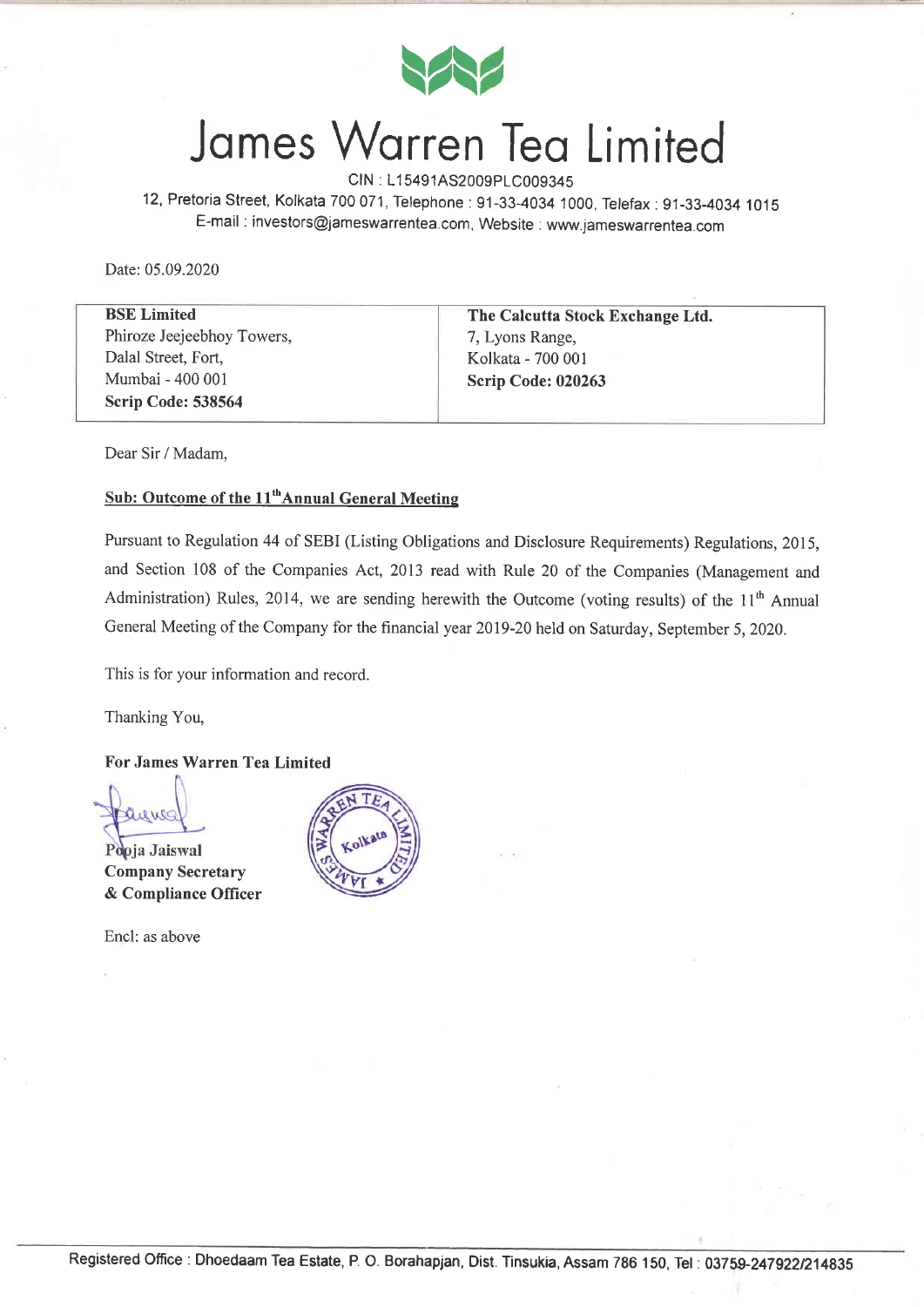

## James Warren Tea Limited

CIN : L1 5491AS2009P1C009345

12, Pretoria Street, Kolkata 700071, Telephone:91-33-4034 1000, Telefax:91-33-4034 1015

E-mail : investors@jameswarrentea.com, Website : www.jameswarrentea.com

#### Annexure I

#### OUTCOME OF ANNUAL GENERAL MEETING

| Date of the AGM                                                                | Saturday, September 05, 2020         |
|--------------------------------------------------------------------------------|--------------------------------------|
| Total number of shareholders on record date                                    | 7911                                 |
| No. of shareholders present in the meeting either in person or through proxy : | As the Meeting was held through VC / |
| Promoters and Promoter Group:                                                  | physical<br>OAVM.<br>presence<br>.of |
| Public:                                                                        | members / proxy was not applicable   |
| No. of shareholders attended the meeting through Video Conferencing            |                                      |
| Promoters and Promoter Group:                                                  |                                      |
| Public:                                                                        | 45                                   |

\*The Mode of voting for all resolutions was remote e-voting and e-voting at the Meeting.

Agenda No 1: To consider and adopt the Audited Standalone and Consolidated Financial Statement of the Company for the financial year ended March 31, 2020, together with Reports of Board of Directors' and Auditors' thereon.

| Resolution required : (Ordinary/Special) :<br>Ordinary |                                                                                               |         |                          |                |                          |                          |                          |                          |  |  |
|--------------------------------------------------------|-----------------------------------------------------------------------------------------------|---------|--------------------------|----------------|--------------------------|--------------------------|--------------------------|--------------------------|--|--|
|                                                        | Whether promoter / promoter group are interested in the agenda/ resolution?<br>N <sub>o</sub> |         |                          |                |                          |                          |                          |                          |  |  |
| Category                                               | Mode of                                                                                       | No. of  | No. of votes             | % of           | No. of                   | No. of                   | % of Votes               | $%$ of                   |  |  |
|                                                        | voting                                                                                        | shares  | polled                   | <b>Votes</b>   | <b>Votes</b>             | <b>Votes</b>             | in favour of             | <b>Votes</b>             |  |  |
|                                                        |                                                                                               | held    | (2)                      | Polled         |                          |                          | votes polled             | against                  |  |  |
|                                                        |                                                                                               | (1)     |                          | on             | In favour                | <b>Against</b>           | $(6)=$                   | $\mathbf{0}$             |  |  |
|                                                        |                                                                                               |         |                          | outstand       | (4)                      | (5)                      | $[(4)/(2)]*100$          | <b>Votes</b>             |  |  |
|                                                        |                                                                                               |         |                          | ing            |                          |                          |                          | <b>Polled</b>            |  |  |
|                                                        |                                                                                               |         |                          | shares         |                          |                          |                          | $(7)=[(5$                |  |  |
|                                                        |                                                                                               |         |                          | $(3)=$         |                          |                          |                          | $)/(2)]$ *1              |  |  |
|                                                        |                                                                                               |         |                          | $[(2)/(1)]^*$  |                          |                          |                          | 00                       |  |  |
|                                                        |                                                                                               |         |                          | 100            |                          |                          |                          |                          |  |  |
|                                                        | <b>E-Voting</b>                                                                               |         | 5231724                  | 100            | 5231724                  | ۰                        | 100                      | $\blacksquare$           |  |  |
| Promoter                                               | Poll                                                                                          |         | $\blacksquare$           | $\blacksquare$ | $\overline{\phantom{a}}$ | $\blacksquare$           | $\overline{\phantom{a}}$ | ٠                        |  |  |
| and                                                    | Postal                                                                                        | 5231724 |                          |                |                          |                          |                          |                          |  |  |
| Promoter<br>Group                                      | <b>Ballot</b>                                                                                 |         |                          |                |                          |                          |                          |                          |  |  |
|                                                        | (If)                                                                                          |         |                          |                |                          |                          |                          |                          |  |  |
|                                                        | applicable)                                                                                   |         |                          |                |                          |                          |                          |                          |  |  |
|                                                        | <b>Total</b>                                                                                  | 5231724 | 5231724                  | 100            | 5231724                  | $\overline{\phantom{a}}$ | 100                      | $\overline{\phantom{a}}$ |  |  |
|                                                        | E-Voting                                                                                      |         | ¥                        | $\sim$         | ÷                        | ۰,                       | $\overline{\phantom{a}}$ |                          |  |  |
|                                                        | Poll                                                                                          |         |                          |                |                          |                          | ٠                        |                          |  |  |
| Public                                                 | Postal                                                                                        | 257     |                          |                |                          |                          |                          |                          |  |  |
| <b>Institution</b>                                     | <b>Ballot</b>                                                                                 |         |                          |                |                          |                          |                          |                          |  |  |
|                                                        | (If)                                                                                          |         |                          |                |                          |                          |                          |                          |  |  |
|                                                        | applicable)                                                                                   |         |                          |                |                          |                          |                          |                          |  |  |
|                                                        | <b>Total</b>                                                                                  | 257     | Φ                        | W.             | Ξ                        | $\Rightarrow$            |                          |                          |  |  |
|                                                        | <b>E-Voting</b>                                                                               |         | 307136                   | 17.579         | 307086                   | 50                       | 99.984                   | 0.016                    |  |  |
|                                                        | Poll                                                                                          |         | $\overline{\phantom{a}}$ | ÷.             |                          | $\sim$                   |                          | $\blacksquare$           |  |  |
| Public-                                                | <b>Postal</b>                                                                                 | 1747161 |                          |                |                          |                          |                          |                          |  |  |
| Non-                                                   | <b>Ballot</b>                                                                                 |         |                          |                |                          |                          |                          |                          |  |  |
| Institution                                            | (If)                                                                                          |         |                          |                |                          |                          |                          | $\overline{\phantom{m}}$ |  |  |
|                                                        | applicable)                                                                                   |         |                          |                |                          |                          |                          |                          |  |  |
|                                                        | <b>Total</b>                                                                                  | 1747161 | 307136                   | 17.579         | 307086                   | 50                       | 99.984                   | 0.016                    |  |  |
| <b>Total</b><br>$D = -14$ . $D =$                      | $-111$ No. 1 1                                                                                | 6979142 | 5538860                  | 79.363         | 5538810                  | 50                       | 99.999                   | 0.001                    |  |  |

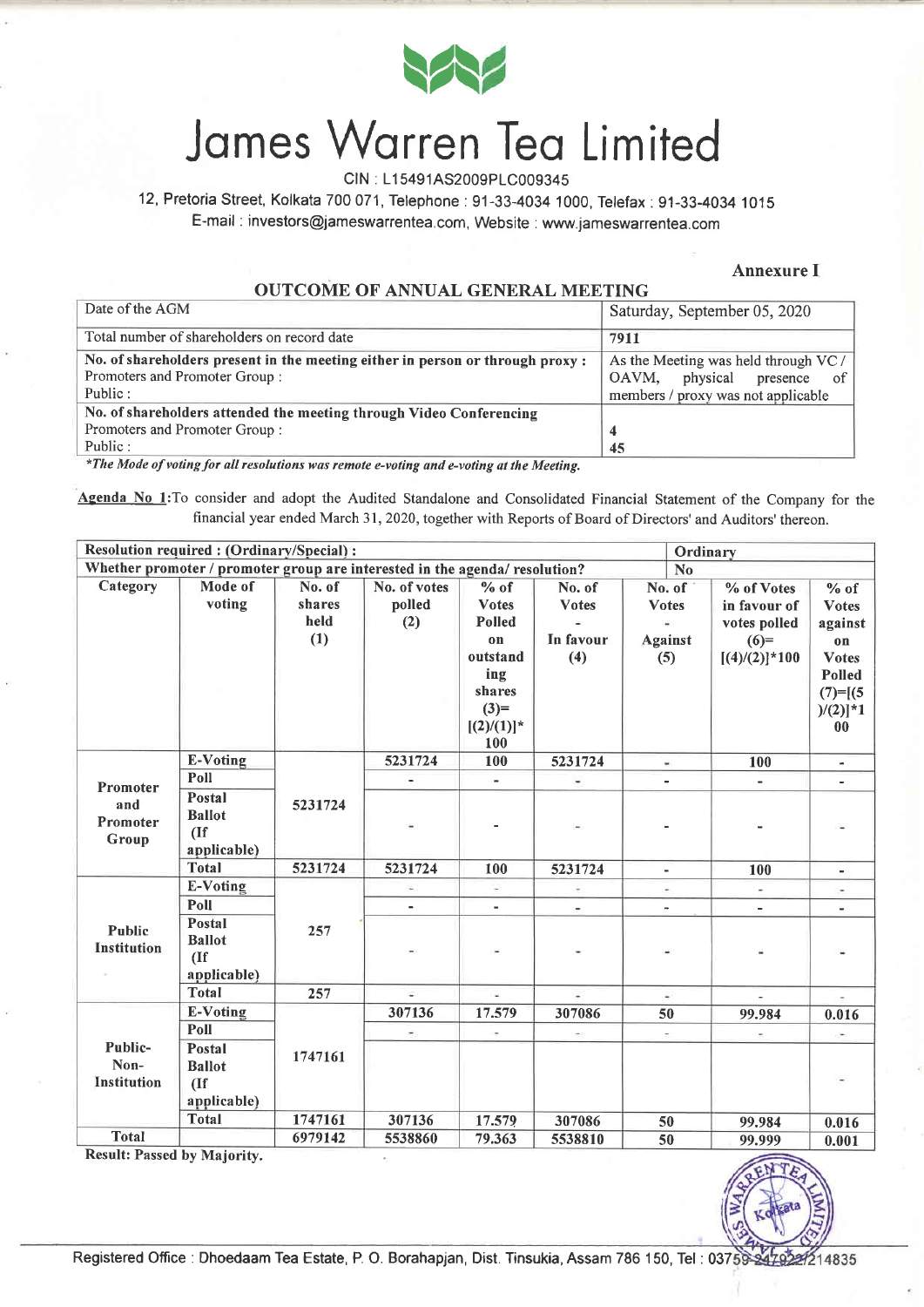

CIN : L15491AS2009PLC009345

12, Pretoria Street, Kolkata 7OO071, Telephone:91-33-4034 1000, Telefax:91-33-4034 <sup>1015</sup> E-mail : investors@jameswarrentea.com, Website : www.jameswarrentea.com

Agenda No 2: To appoint a Director in place of Mr. Anil Kumar Ruia (DIN: 00236660), who retires by rotation and, being eligible, offers himself re-appointment.

| Resolution required : (Ordinary/Special) :<br>Ordinary                      |                                                         |                              |                                   |                                                                                                       |                                            |                                                 |                                                                                    |                                                                            |
|-----------------------------------------------------------------------------|---------------------------------------------------------|------------------------------|-----------------------------------|-------------------------------------------------------------------------------------------------------|--------------------------------------------|-------------------------------------------------|------------------------------------------------------------------------------------|----------------------------------------------------------------------------|
| Whether promoter / promoter group are interested in the agenda/ resolution? | Yes                                                     |                              |                                   |                                                                                                       |                                            |                                                 |                                                                                    |                                                                            |
| Category                                                                    | Mode of<br>voting                                       | No. of<br>shares held<br>(1) | No. of<br>votes<br>polled*<br>(2) | $%$ of<br><b>Votes</b><br>Polled<br>on<br>outstand<br>ing<br>shares<br>$(3)=$<br>$[(2)/(1)]^*$<br>100 | No. of<br><b>Votes</b><br>In favour<br>(4) | No. of<br><b>Votes</b><br><b>Against</b><br>(5) | % of<br>Votes in<br>favour<br>of votes<br>polled<br>$(6)=$<br>$[(4)/(2)]$ *<br>100 | % of Votes<br>against on<br><b>Votes Polled</b><br>$(7)=[(5)/(2)]*$<br>100 |
|                                                                             | <b>E-Voting</b>                                         |                              | 5231724                           | 100                                                                                                   | 5231724                                    | $\blacksquare$                                  | 100                                                                                |                                                                            |
| Promoter                                                                    | Poll                                                    |                              |                                   |                                                                                                       | ÷                                          |                                                 | $\blacksquare$                                                                     | $\blacksquare$                                                             |
| and<br>Promoter<br>Group                                                    | <b>Postal</b><br><b>Ballot</b><br>(If)<br>applicable)   | 5231724                      |                                   |                                                                                                       |                                            |                                                 |                                                                                    |                                                                            |
|                                                                             | <b>Total</b>                                            | 5231724                      | 5231724                           | 100                                                                                                   | 5231724                                    | $\blacksquare$                                  | 100                                                                                | $\blacksquare$                                                             |
|                                                                             | E-Voting                                                |                              | $\overline{\phantom{a}}$          | ÷.                                                                                                    |                                            |                                                 | $\omega$                                                                           | S.                                                                         |
|                                                                             | Poll                                                    |                              |                                   | $\blacksquare$                                                                                        |                                            | $\blacksquare$                                  | $\sim$                                                                             | ¥                                                                          |
| <b>Public</b><br>Institution                                                | Postal<br><b>Ballot</b><br>(If)<br>applicable)          | 257                          |                                   |                                                                                                       |                                            | $\blacksquare$                                  |                                                                                    |                                                                            |
|                                                                             | <b>Total</b>                                            | 257                          |                                   | $\sim$                                                                                                | $\overline{\phantom{a}}$                   | $\sim$                                          | u.                                                                                 | ÷.                                                                         |
|                                                                             | E-Voting                                                |                              | 307136                            | 17.579                                                                                                | 307094                                     | 42                                              | 99.986                                                                             | 0.014                                                                      |
|                                                                             | Poll                                                    |                              |                                   |                                                                                                       | $\overline{\phantom{a}}$                   | $\sim$                                          | $\overline{\phantom{a}}$                                                           |                                                                            |
| Public-<br>Non-<br><b>Institution</b>                                       | <b>Postal</b><br><b>Ballot</b><br>$($ If<br>applicable) | 1747161                      |                                   |                                                                                                       |                                            |                                                 |                                                                                    |                                                                            |
|                                                                             | <b>Total</b>                                            | 1747161                      | 307136                            | 17.579                                                                                                | 307094                                     | 42                                              | 99.986                                                                             | 0.014                                                                      |
| <b>Total</b>                                                                |                                                         | 6979142                      | 5538860                           | 79.363                                                                                                | 5538818                                    | 42                                              | 99.999                                                                             | 0.001                                                                      |

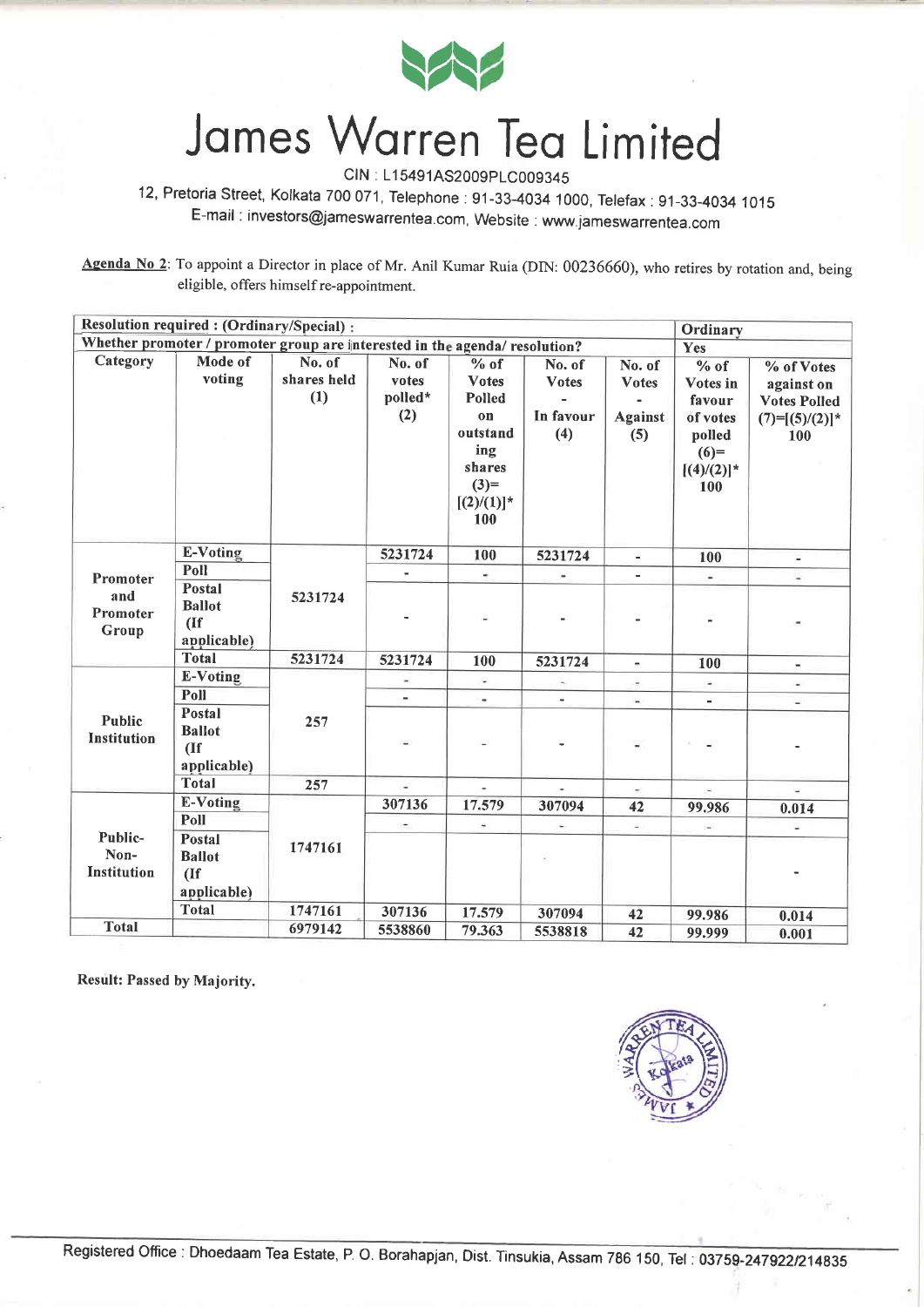

CIN : L1 5491AS2009P1C009345

12, Pretoria Street, Kolkata 700071, Telephone:91-33-4034 1000, Telefax:91-33-4034 <sup>1015</sup> E-mail : investors@jameswarrentea.com, Website : www.jameswarrentea.com

Agenda No 3: Approval for Buy-Back upto 17,40,000 equity shares of the face value of Rs. 10/- each fully paid up of the Company at a price of Rs. I l4l- per share through Tender Offer Mechanism.

| Resolution required : (Ordinary/Special) :<br><b>Special</b> |                                                                             |               |         |                          |                          |                          |               |                     |
|--------------------------------------------------------------|-----------------------------------------------------------------------------|---------------|---------|--------------------------|--------------------------|--------------------------|---------------|---------------------|
|                                                              | Whether promoter / promoter group are interested in the agenda/ resolution? |               |         |                          |                          |                          |               |                     |
| Category                                                     | Mode of                                                                     | No. of shares | No. of  | % of                     | No. of                   | No. of                   | $%$ of        | % of Votes          |
|                                                              | voting                                                                      | held          | votes   | <b>Votes</b>             | <b>Votes</b>             | <b>Votes</b>             | Votes in      | against on          |
|                                                              |                                                                             | (1)           | polled* | Polled                   |                          |                          | favour        | <b>Votes Polled</b> |
|                                                              |                                                                             |               | (2)     | 0 <sub>n</sub>           | In favour                | <b>Against</b>           | of votes      | $(7)=[(5)/(2)]^*$   |
|                                                              |                                                                             |               |         | outstand                 | (4)                      | (5)                      | polled        | 100                 |
|                                                              |                                                                             |               |         | ing                      |                          |                          | $(6)=$        |                     |
|                                                              |                                                                             |               |         | shares                   |                          |                          | $[(4)/(2)]$ * |                     |
|                                                              |                                                                             |               |         | $(3)=$                   |                          |                          | 100           |                     |
|                                                              |                                                                             |               |         | $[(2)/(1)]^*$            |                          |                          |               |                     |
|                                                              |                                                                             |               |         | 100                      |                          |                          |               |                     |
|                                                              | <b>E-Voting</b>                                                             |               | 5231724 | 100                      | 5231724                  | $\sim$                   | 100           | $\Rightarrow$       |
|                                                              | Poll                                                                        |               |         | $\blacksquare$           |                          |                          |               | $\mathbf{u}$        |
| Promoter                                                     | <b>Postal</b>                                                               |               |         |                          |                          |                          |               |                     |
| and                                                          | <b>Ballot</b>                                                               | 5231724       |         |                          |                          |                          |               |                     |
| Promoter                                                     | (If)                                                                        |               |         |                          |                          |                          |               |                     |
| Group                                                        | applicable)                                                                 |               |         |                          |                          |                          |               |                     |
|                                                              | <b>Total</b>                                                                | 5231724       | 5231724 | 100                      | 5231724                  | $\blacksquare$           | 100           | $\blacksquare$      |
|                                                              | E-Voting                                                                    |               | Ξ       | $\overline{\phantom{a}}$ |                          | $\overline{\phantom{a}}$ | -             |                     |
|                                                              | Poll                                                                        |               |         |                          | $\blacksquare$           | $\blacksquare$           | ä,            | ×.                  |
| <b>Public</b>                                                | <b>Postal</b>                                                               | 257           |         |                          |                          |                          |               |                     |
| <b>Institution</b>                                           | <b>Ballot</b>                                                               |               |         |                          |                          |                          |               |                     |
|                                                              | (If)                                                                        |               |         |                          |                          |                          |               |                     |
|                                                              | applicable)                                                                 |               |         |                          |                          |                          |               |                     |
|                                                              | <b>Total</b>                                                                | 257           | U,      | ÷.                       | $\overline{\phantom{a}}$ | in.                      | $\sim$        | $\sim$              |
|                                                              | <b>E-Voting</b>                                                             |               | 307136  | 17.579                   | 307094                   | 42                       | 99.986        | 0.014               |
|                                                              | Poll                                                                        |               |         |                          |                          | $\overline{\phantom{a}}$ |               |                     |
| Public-                                                      | <b>Postal</b>                                                               | 1747161       |         |                          |                          |                          |               |                     |
| Non-                                                         | <b>Ballot</b>                                                               |               |         |                          |                          |                          |               |                     |
| Institution                                                  | (If)                                                                        |               |         |                          |                          |                          |               |                     |
|                                                              | applicable)                                                                 |               |         |                          |                          |                          |               |                     |
| <b>Total</b>                                                 | <b>Total</b>                                                                | 1747161       | 307136  | 17.579                   | 307094                   | 42                       | 99.986        | 0.014               |
|                                                              |                                                                             | 6979142       | 5538860 | 79.363                   | 5538818                  | 42                       | 99.999        | 0.001               |

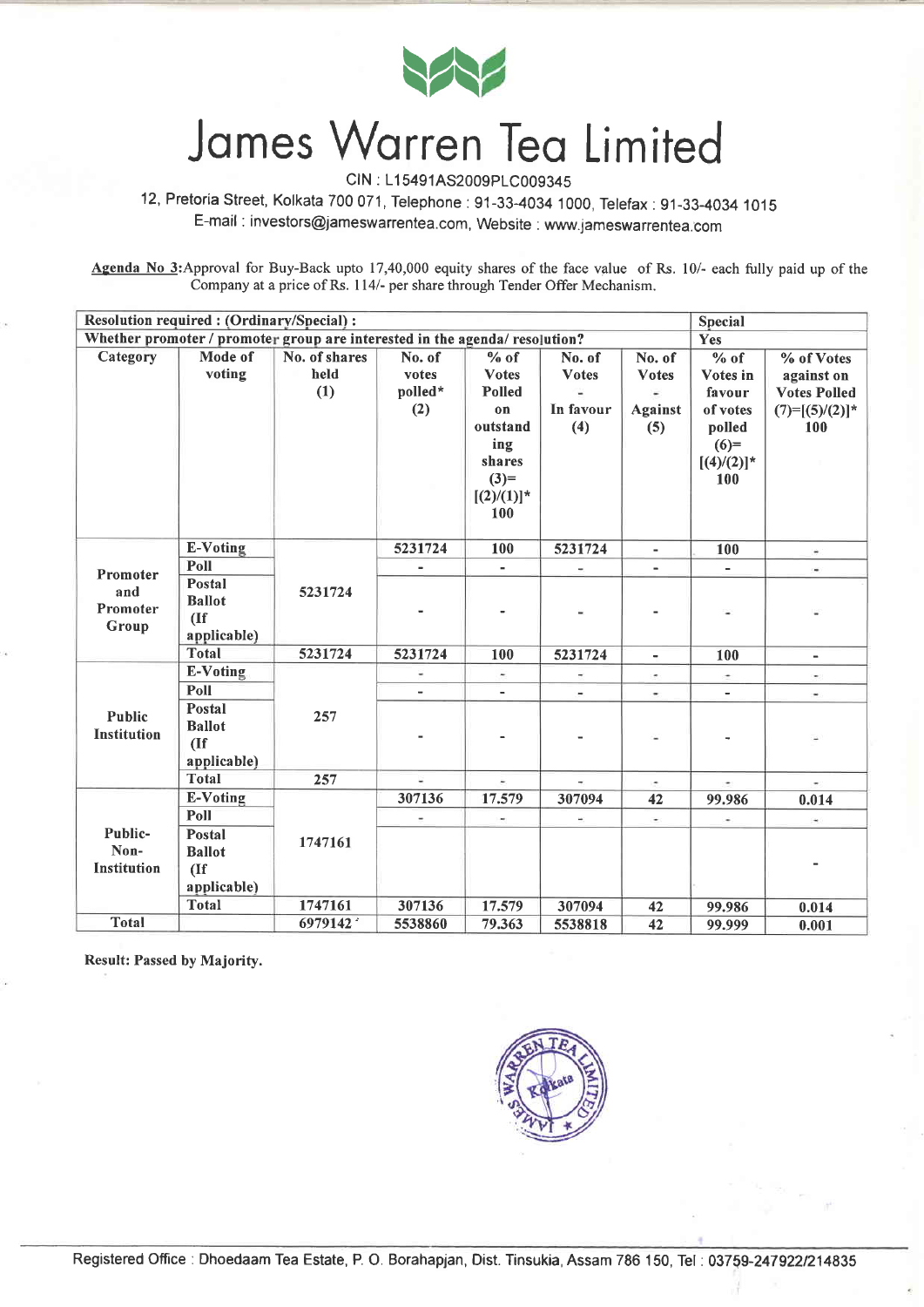

CIN : L15491AS2009PLC009345

12, Pretoria Street, Kolkata 700 071, Telephone : 91-33-4034 1000, Telefax: 91-33-4034 <sup>1015</sup> E-mail : investors@jameswarrentea.com, Website : www.jameswarrentea.com

Agenda No 4: Appointment of Mr. Sandip Das (DIN: 07979791) as a Director.

|                                                                             | Resolution required: (Ordinary/Special):         |                              |                                   |                                                                                                                 |                                            |                                                 | Ordinary                                                                                                        |                                                                             |
|-----------------------------------------------------------------------------|--------------------------------------------------|------------------------------|-----------------------------------|-----------------------------------------------------------------------------------------------------------------|--------------------------------------------|-------------------------------------------------|-----------------------------------------------------------------------------------------------------------------|-----------------------------------------------------------------------------|
| Whether promoter / promoter group are interested in the agenda/ resolution? |                                                  |                              |                                   |                                                                                                                 |                                            |                                                 |                                                                                                                 |                                                                             |
| Category                                                                    | Mode of<br>voting                                | No. of shares<br>held<br>(1) | No. of<br>votes<br>polled*<br>(2) | $%$ of<br><b>Votes</b><br>Polled<br>on<br>outsta<br>nding<br>shares<br>$(3)=$<br>[(2)/(1)]<br>$\binom{*100}{*}$ | No. of<br><b>Votes</b><br>In favour<br>(4) | No. of<br><b>Votes</b><br><b>Against</b><br>(5) | N <sub>o</sub><br>$%$ of<br><b>Votes</b><br>in<br>favour<br>of votes<br>polled<br>$(6)=$<br>[(4)/(2)]<br>$*100$ | % of Votes<br>against on<br><b>Votes Polled</b><br>$(7)=[(5)/(2)]$ *<br>100 |
|                                                                             | E-Voting                                         |                              | 5231724                           | 100                                                                                                             | 5231724                                    | $\blacksquare$                                  | 100                                                                                                             | $\blacksquare$                                                              |
| Promoter                                                                    | Poll                                             |                              |                                   | $\blacksquare$                                                                                                  | ä,                                         |                                                 | $\qquad \qquad \blacksquare$                                                                                    | ٠                                                                           |
| and<br>Promoter<br>Group                                                    | Postal<br><b>Ballot</b><br>$($ If<br>applicable) | 5231724                      |                                   |                                                                                                                 |                                            |                                                 | ×                                                                                                               | $\frac{1}{2}$                                                               |
|                                                                             | <b>Total</b>                                     | 5231724                      | 5231724                           | 100                                                                                                             | 5231724                                    | $\blacksquare$                                  | 100                                                                                                             | $\blacksquare$                                                              |
|                                                                             | <b>E-Voting</b>                                  |                              | $\sim$                            | $\omega$                                                                                                        | ÷.                                         | $\overline{\phantom{a}}$                        | $\overline{\phantom{a}}$                                                                                        | $\overline{\phantom{a}}$                                                    |
|                                                                             | Poll                                             |                              | $\sim$                            | $\qquad \qquad \blacksquare$                                                                                    | $\blacksquare$                             | $\overline{\phantom{a}}$                        |                                                                                                                 | $\blacksquare$                                                              |
| Public<br>Institution                                                       | Postal<br><b>Ballot</b><br>(If)<br>applicable)   | 257                          |                                   |                                                                                                                 |                                            |                                                 | ٠                                                                                                               |                                                                             |
|                                                                             | <b>Total</b>                                     | 257                          |                                   | $\tilde{\mathbf{u}}$                                                                                            | $\omega_0$                                 | $\omega$                                        | $\overline{\phantom{a}}$                                                                                        |                                                                             |
|                                                                             | E-Voting                                         |                              | 307136                            | 17.579                                                                                                          | 307094                                     | 42                                              | 99.986                                                                                                          | 0.014                                                                       |
|                                                                             | Poll                                             |                              |                                   | ×,                                                                                                              |                                            | $\overline{\phantom{a}}$                        | ÷                                                                                                               | $\overline{\phantom{a}}$                                                    |
| Public-<br>Non-<br><b>Institution</b>                                       | Postal<br><b>Ballot</b><br>(<br>applicable)      | 1747161                      |                                   |                                                                                                                 |                                            |                                                 |                                                                                                                 |                                                                             |
|                                                                             | <b>Total</b>                                     | 1747161                      | 307136                            | 17.579                                                                                                          | 307094                                     | 42                                              | 99.986                                                                                                          | 0.014                                                                       |
| <b>Total</b>                                                                |                                                  | 6979142                      | 5538860                           | 79.363                                                                                                          | 5538818                                    | 42                                              | 99.999                                                                                                          | 0.001                                                                       |

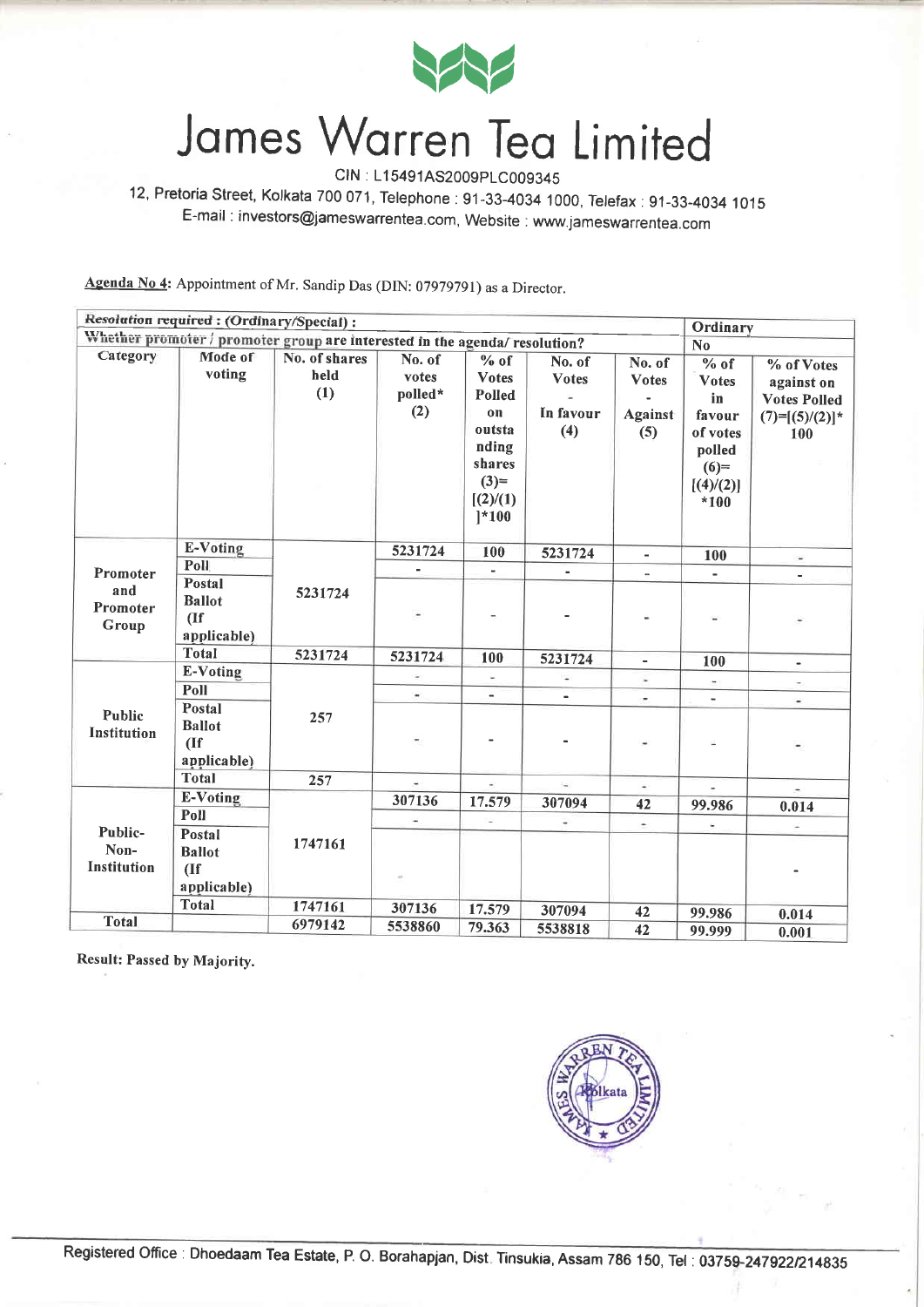

CIN : L1 5491AS2009p1C00934s

12, Pretoria Street, Kolkata 700 071, Telephone: 91-33-4034 1000, Telefax: 91-33-4034 1015 E-mail : investors@jameswarrentea.com, Website : www.jameswarrentea.com

Agenda No 5: Appointment of Mr. Sandip Das (DIN: 07979791) as a Wholetime Director

|                                                                                   | Resolution required : (Ordinary/Special) :<br><b>Special</b> |                              |                                   |                                                                                                          |                                            |                                          |                                                                                    |                                                                            |
|-----------------------------------------------------------------------------------|--------------------------------------------------------------|------------------------------|-----------------------------------|----------------------------------------------------------------------------------------------------------|--------------------------------------------|------------------------------------------|------------------------------------------------------------------------------------|----------------------------------------------------------------------------|
| Whether promoter / promoter group are interested in the agenda/ resolution?<br>No |                                                              |                              |                                   |                                                                                                          |                                            |                                          |                                                                                    |                                                                            |
| Category                                                                          | Mode of<br>voting                                            | No. of shares<br>held<br>(1) | No. of<br>votes<br>polled*<br>(2) | $%$ of $.$<br><b>Votes</b><br>Polled<br>on<br>outstan<br>ding<br>shares<br>$(3)=$<br>[(2)/(1)]<br>$*100$ | No. of<br><b>Votes</b><br>In favour<br>(4) | No. of<br><b>Votes</b><br>Against<br>(5) | % of<br>Votes in<br>favour<br>of votes<br>polled<br>$(6)=$<br>$[(4)/(2)]^*$<br>100 | % of Votes<br>against on<br><b>Votes Polled</b><br>$(7)=[(5)/(2)]*$<br>100 |
|                                                                                   | <b>E-Voting</b>                                              |                              | 5231724                           | 100                                                                                                      | 5231724                                    | ÷                                        | 100                                                                                | $\overline{\phantom{a}}$                                                   |
| Promoter                                                                          | Poll                                                         |                              |                                   |                                                                                                          |                                            | ×                                        | $\overline{\phantom{a}}$                                                           |                                                                            |
| and<br>Promoter<br>Group                                                          | Postal<br><b>Ballot</b><br>$($ If<br>applicable)             | 5231724                      |                                   |                                                                                                          |                                            |                                          |                                                                                    |                                                                            |
|                                                                                   | <b>Total</b>                                                 | 5231724                      | 5231724                           | 100                                                                                                      | 5231724                                    | $\overline{\phantom{a}}$                 | 100                                                                                | $\blacksquare$                                                             |
|                                                                                   | <b>E-Voting</b>                                              |                              |                                   | u,                                                                                                       |                                            |                                          | ÷.                                                                                 | ×.                                                                         |
|                                                                                   | Poll                                                         |                              | $\overline{\phantom{a}}$          | $\blacksquare$                                                                                           | $\overline{\phantom{a}}$                   | $\blacksquare$                           | $\overline{\phantom{a}}$                                                           | $\blacksquare$                                                             |
| <b>Public</b><br><b>Institution</b>                                               | Postal<br><b>Ballot</b><br>(If)<br>applicable)               | 257                          |                                   |                                                                                                          |                                            |                                          |                                                                                    |                                                                            |
|                                                                                   | <b>Total</b>                                                 | 257                          | ú,                                | ÷                                                                                                        | $\omega$                                   | $\omega$                                 | в                                                                                  | ÷                                                                          |
|                                                                                   | <b>E-Voting</b>                                              |                              | 307136                            | 17.579                                                                                                   | 307094                                     | 42                                       | 99.986                                                                             | 0.014                                                                      |
|                                                                                   | Poll                                                         |                              |                                   | w.                                                                                                       |                                            | e.                                       | $\overline{\phantom{a}}$                                                           |                                                                            |
| Public-<br>Non-<br><b>Institution</b>                                             | Postal<br><b>Ballot</b><br>(If)<br>applicable)               | 1747161                      |                                   |                                                                                                          |                                            |                                          |                                                                                    |                                                                            |
|                                                                                   | <b>Total</b>                                                 | 1747161                      | 307136                            | 17.579                                                                                                   | 307094                                     | 42                                       | 99.986                                                                             | 0.014                                                                      |
| <b>Total</b>                                                                      |                                                              | 6979142                      | 5538860                           | 79.363                                                                                                   | 5538818                                    | 42                                       | 99.999                                                                             | 0.001                                                                      |

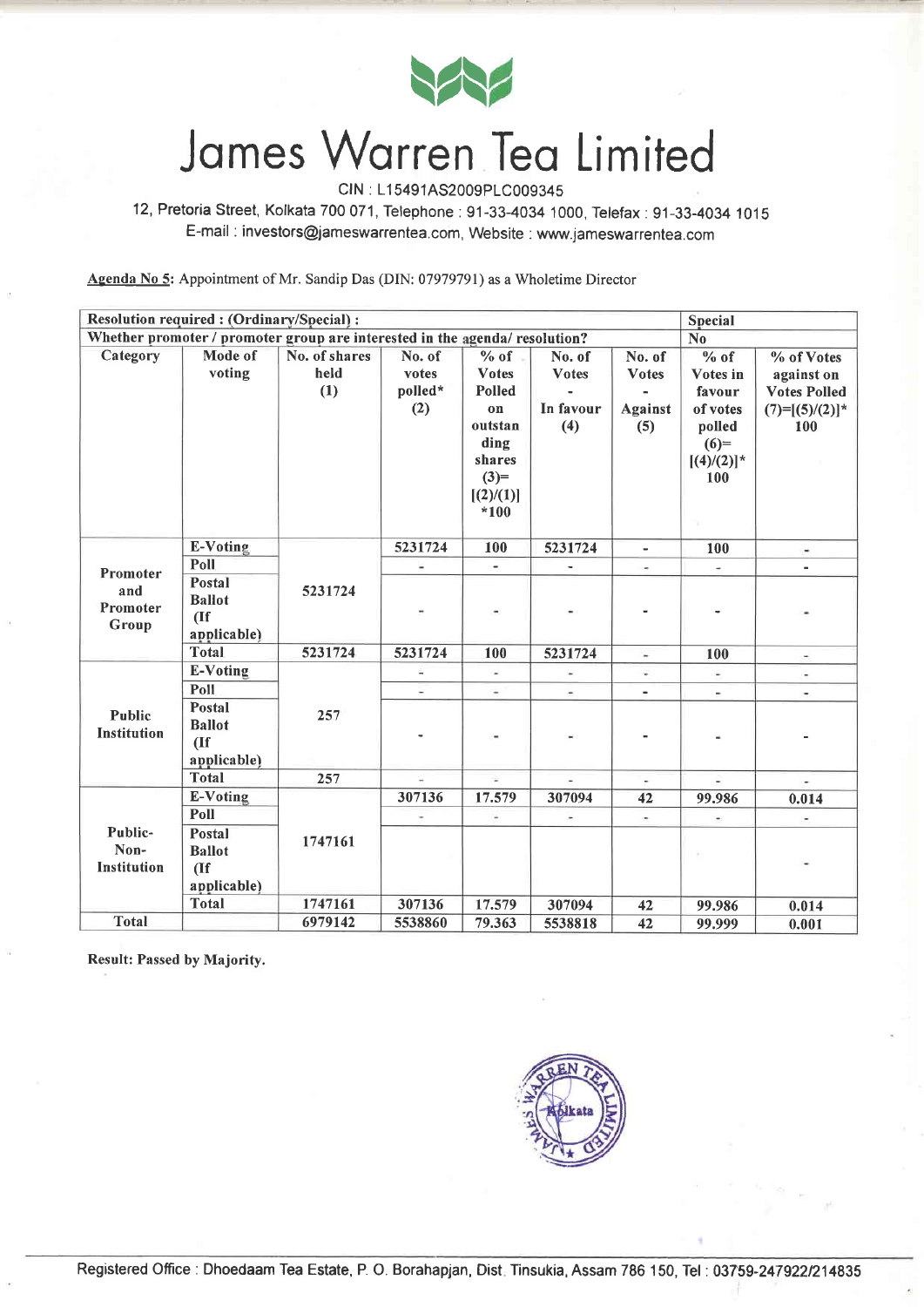

CIN : L1 5491AS2009P1C00934S

12, Pretoria Street, Kolkata 700 071, Telephone: 91-33-4034 1000, Telefax: 91-33-4034 1015 E-mail : investors@jameswarrentea.com, Website : www.jameswarrentea.com

Agenda No 6: Approval for the appointment of Mr. Monojit Dasgupta (DIN: 07749089) as an Independent Director.

| <b>Resolution required: (Ordinary/Special):</b>                             |                                                       |                                 |                                   |                                                                                                                       |                                            |                                                 | Ordinary                                                                                          |                                                                            |
|-----------------------------------------------------------------------------|-------------------------------------------------------|---------------------------------|-----------------------------------|-----------------------------------------------------------------------------------------------------------------------|--------------------------------------------|-------------------------------------------------|---------------------------------------------------------------------------------------------------|----------------------------------------------------------------------------|
| Whether promoter / promoter group are interested in the agenda/ resolution? |                                                       |                                 |                                   |                                                                                                                       |                                            |                                                 | N <sub>o</sub>                                                                                    |                                                                            |
| Category                                                                    | Mode of<br>voting                                     | No. of<br>shares<br>held<br>(1) | No. of<br>votes<br>polled*<br>(2) | % of<br><b>Votes</b><br><b>Polled</b><br>0 <sub>n</sub><br>outstan<br>ding<br>shares<br>$(3)=$<br>[(2)/(1)]<br>$*100$ | No. of<br><b>Votes</b><br>In favour<br>(4) | No. of<br><b>Votes</b><br><b>Against</b><br>(5) | $\overline{0/2}$ of<br>Votes in<br>favour<br>of votes<br>polled<br>$(6)=$<br>$[(4)/(2)]$ *<br>100 | % of Votes<br>against on<br><b>Votes Polled</b><br>$(7)=[(5)/(2)]*$<br>100 |
|                                                                             | E-Voting                                              |                                 | 5231724                           | 100                                                                                                                   | 5231724                                    | $\blacksquare$                                  | 100                                                                                               | $\blacksquare$                                                             |
| Promoter                                                                    | Poll                                                  |                                 | $\rightarrow$                     | $\blacksquare$                                                                                                        | $\blacksquare$                             | $\sim$                                          | $\blacksquare$                                                                                    |                                                                            |
| and<br>Promoter<br>Group                                                    | <b>Postal</b><br><b>Ballot</b><br>(If)<br>applicable) | 5231724                         |                                   |                                                                                                                       |                                            |                                                 |                                                                                                   |                                                                            |
|                                                                             | <b>Total</b>                                          | 5231724                         | 5231724                           | 100                                                                                                                   | 5231724                                    | $\overline{\phantom{a}}$                        | 100                                                                                               | $\overline{\phantom{a}}$                                                   |
|                                                                             | <b>E-Voting</b>                                       |                                 |                                   | ×.                                                                                                                    |                                            |                                                 |                                                                                                   |                                                                            |
|                                                                             | Poll                                                  |                                 |                                   | $\overline{\phantom{0}}$                                                                                              | $\blacksquare$                             | Ŵ.                                              | $\frac{1}{2}$                                                                                     | $\qquad \qquad \blacksquare$                                               |
| Public<br><b>Institution</b>                                                | <b>Postal</b><br><b>Ballot</b><br>(If)<br>applicable) | 257                             |                                   |                                                                                                                       | $\overline{\phantom{a}}$                   |                                                 |                                                                                                   |                                                                            |
|                                                                             | <b>Total</b>                                          | 257                             |                                   | ×,                                                                                                                    | $\rightarrow$                              |                                                 | ä,                                                                                                |                                                                            |
|                                                                             | E-Voting                                              |                                 | 307136                            | 17.579                                                                                                                | 307094                                     | 42                                              | 99.986                                                                                            | 0.014                                                                      |
|                                                                             | Poll                                                  |                                 | ÷                                 | $\overline{\phantom{a}}$                                                                                              | $\rightarrow$                              | $\omega_{\rm i}$                                | ü,                                                                                                | V.                                                                         |
| Public-<br>Non-<br><b>Institution</b>                                       | Postal<br><b>Ballot</b><br>(If)<br>applicable)        | 1747161                         |                                   |                                                                                                                       |                                            |                                                 |                                                                                                   |                                                                            |
|                                                                             | <b>Total</b>                                          | 1747161                         | 307136                            | 17.579                                                                                                                | 307094                                     | 42                                              | 99.986                                                                                            | 0.014                                                                      |
| <b>Total</b>                                                                |                                                       | 6979142                         | 5538860                           | 79.363                                                                                                                | 5538818                                    | 42                                              | 99.999                                                                                            | 0.001                                                                      |

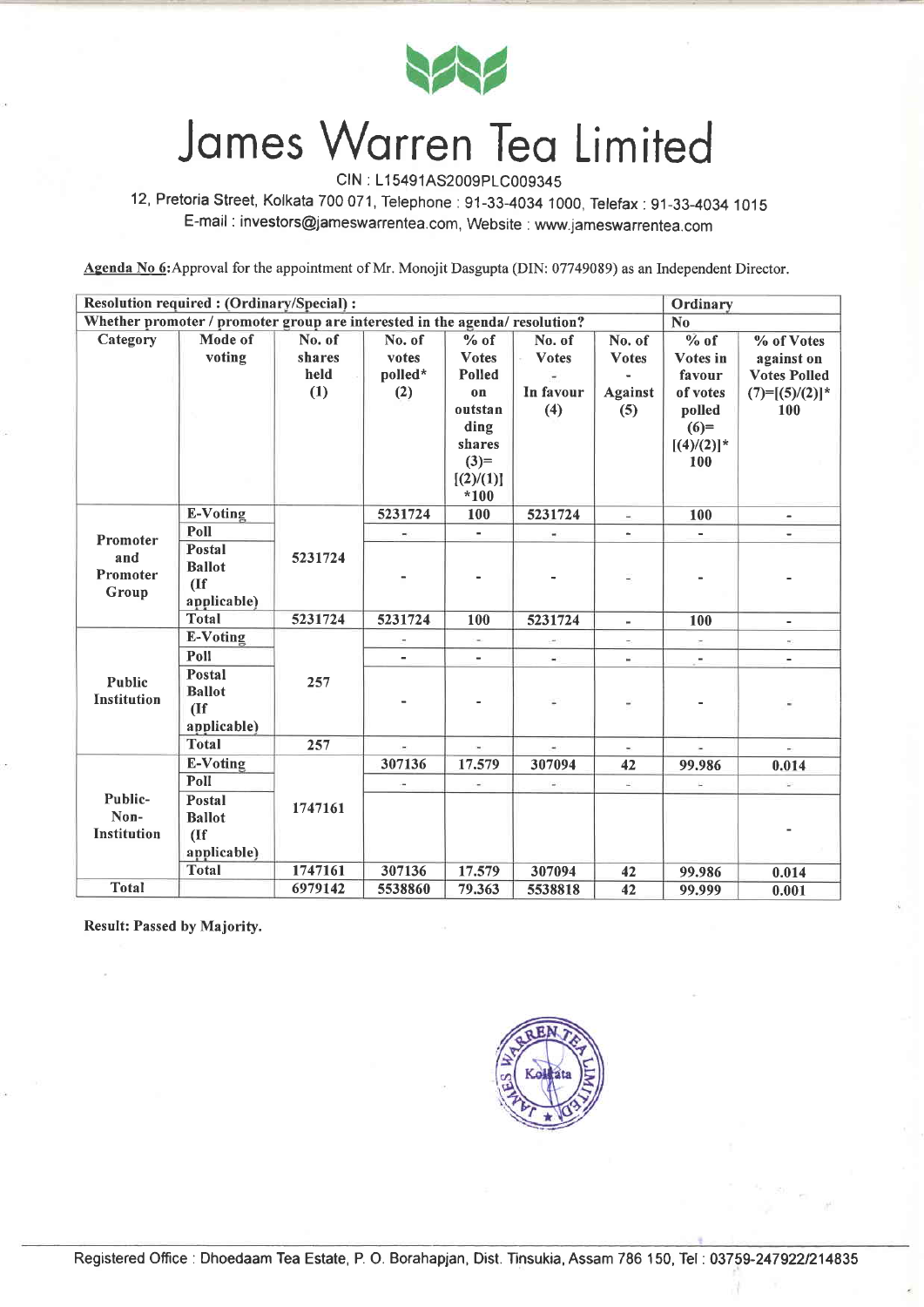

CIN : L1 5491AS2009P1C009345

12, Pretoria Street, Kolkata 700071, Telephone:91-33-4034 1000, Telefax:91-33-4034 <sup>1015</sup> E-mail : investors@jameswarrentea.com, Website : www.jameswarrentea.com

Agenda No 7: Approval for the appointment of Mrs. Shanti Kaur (DIN: 08761576) as a Non-Executive Director.

|                                                                                               | .Resolution required : (Ordinary/Special) :<br>Ordinary |               |         |                          |                              |                          |                                                                                                                                                                                                                                                                                                                                                                                                                                                                            |                          |
|-----------------------------------------------------------------------------------------------|---------------------------------------------------------|---------------|---------|--------------------------|------------------------------|--------------------------|----------------------------------------------------------------------------------------------------------------------------------------------------------------------------------------------------------------------------------------------------------------------------------------------------------------------------------------------------------------------------------------------------------------------------------------------------------------------------|--------------------------|
| Whether promoter / promoter group are interested in the agenda/ resolution?<br>N <sub>o</sub> |                                                         |               |         |                          |                              |                          |                                                                                                                                                                                                                                                                                                                                                                                                                                                                            |                          |
| Category                                                                                      | Mode of                                                 | No. of shares | No. of  | $%$ of                   | No. of Votes                 | No.                      | % of                                                                                                                                                                                                                                                                                                                                                                                                                                                                       | % of Votes               |
|                                                                                               | voting                                                  | held          | votes   | <b>Votes</b>             |                              | of                       | Votes in                                                                                                                                                                                                                                                                                                                                                                                                                                                                   | against on               |
|                                                                                               |                                                         | (1)           | polled* | <b>Polled</b>            | In favour                    | <b>Votes</b>             | favour                                                                                                                                                                                                                                                                                                                                                                                                                                                                     | <b>Votes Polled</b>      |
|                                                                                               |                                                         |               | (2)     | $\mathbf{0}$             | (4)                          |                          | of votes                                                                                                                                                                                                                                                                                                                                                                                                                                                                   | $(7)=[(5)/(2)]*$         |
|                                                                                               |                                                         |               |         | outsta                   |                              | Agai                     | polled                                                                                                                                                                                                                                                                                                                                                                                                                                                                     | 100                      |
|                                                                                               |                                                         |               |         | nding                    |                              | nst                      | $(6)=$                                                                                                                                                                                                                                                                                                                                                                                                                                                                     |                          |
|                                                                                               |                                                         |               |         | shares                   |                              | (5)                      | $[(4)/(2)]^*$                                                                                                                                                                                                                                                                                                                                                                                                                                                              |                          |
|                                                                                               |                                                         |               |         | $(3)=$                   |                              |                          | 100                                                                                                                                                                                                                                                                                                                                                                                                                                                                        |                          |
|                                                                                               |                                                         |               |         | [(2)/(1)]                |                              |                          |                                                                                                                                                                                                                                                                                                                                                                                                                                                                            |                          |
|                                                                                               |                                                         |               |         | $1*100$                  |                              |                          |                                                                                                                                                                                                                                                                                                                                                                                                                                                                            |                          |
|                                                                                               | E-Voting                                                |               | 5231724 | 100                      | 5231724                      | $\overline{\phantom{a}}$ | 100                                                                                                                                                                                                                                                                                                                                                                                                                                                                        | $\overline{\phantom{a}}$ |
| Promoter                                                                                      | Poll                                                    |               | ٠       | $\sim$                   | $\qquad \qquad \blacksquare$ | $\blacksquare$           | W)                                                                                                                                                                                                                                                                                                                                                                                                                                                                         |                          |
| and                                                                                           | Postal                                                  | 5231724       |         |                          |                              |                          |                                                                                                                                                                                                                                                                                                                                                                                                                                                                            |                          |
| Promoter                                                                                      | <b>Ballot</b>                                           |               |         |                          |                              |                          |                                                                                                                                                                                                                                                                                                                                                                                                                                                                            |                          |
| Group                                                                                         | (If)                                                    |               |         |                          |                              |                          |                                                                                                                                                                                                                                                                                                                                                                                                                                                                            |                          |
|                                                                                               | applicable)                                             |               |         |                          |                              |                          |                                                                                                                                                                                                                                                                                                                                                                                                                                                                            |                          |
|                                                                                               | <b>Total</b>                                            | 5231724       | 5231724 | 100                      | 5231724                      | $\blacksquare$           | 100                                                                                                                                                                                                                                                                                                                                                                                                                                                                        | $\blacksquare$           |
|                                                                                               | <b>E-Voting</b>                                         |               |         | $\overline{\phantom{a}}$ |                              | $\blacksquare$           | $\omega$                                                                                                                                                                                                                                                                                                                                                                                                                                                                   |                          |
|                                                                                               | Poll                                                    |               | à.      | ÷.                       |                              | $\overline{\phantom{0}}$ | $\omega$                                                                                                                                                                                                                                                                                                                                                                                                                                                                   | $\overline{\phantom{a}}$ |
| <b>Public</b>                                                                                 | Postal                                                  | 257           |         |                          |                              |                          |                                                                                                                                                                                                                                                                                                                                                                                                                                                                            |                          |
| Institution                                                                                   | <b>Ballot</b>                                           |               |         |                          | $\frac{1}{2}$                |                          | $\frac{1}{2} \left( \frac{1}{2} \right) \left( \frac{1}{2} \right) \left( \frac{1}{2} \right) \left( \frac{1}{2} \right) \left( \frac{1}{2} \right) \left( \frac{1}{2} \right) \left( \frac{1}{2} \right) \left( \frac{1}{2} \right) \left( \frac{1}{2} \right) \left( \frac{1}{2} \right) \left( \frac{1}{2} \right) \left( \frac{1}{2} \right) \left( \frac{1}{2} \right) \left( \frac{1}{2} \right) \left( \frac{1}{2} \right) \left( \frac{1}{2} \right) \left( \frac$ |                          |
|                                                                                               | (If)                                                    |               |         |                          |                              |                          |                                                                                                                                                                                                                                                                                                                                                                                                                                                                            | ٠                        |
|                                                                                               | applicable)                                             |               |         |                          |                              |                          |                                                                                                                                                                                                                                                                                                                                                                                                                                                                            |                          |
|                                                                                               | <b>Total</b>                                            | 257           |         | à.                       | à.                           | $\sim$                   | Ŵ.                                                                                                                                                                                                                                                                                                                                                                                                                                                                         | C.                       |
|                                                                                               | E-Voting                                                |               | 307136  | 17.579                   | 307094                       | 42                       | 99.986                                                                                                                                                                                                                                                                                                                                                                                                                                                                     | 0.014                    |
|                                                                                               | Poll                                                    |               | i,      | $\sim$                   | ήf,                          | ¥.                       | $\omega$                                                                                                                                                                                                                                                                                                                                                                                                                                                                   | ÷.                       |
| Public-                                                                                       | Postal                                                  | 1747161       |         |                          |                              |                          |                                                                                                                                                                                                                                                                                                                                                                                                                                                                            |                          |
| Non-<br><b>Institution</b>                                                                    | <b>Ballot</b>                                           |               |         |                          |                              |                          |                                                                                                                                                                                                                                                                                                                                                                                                                                                                            |                          |
|                                                                                               | (                                                       |               |         |                          |                              |                          |                                                                                                                                                                                                                                                                                                                                                                                                                                                                            |                          |
|                                                                                               | applicable)                                             |               |         |                          |                              |                          |                                                                                                                                                                                                                                                                                                                                                                                                                                                                            |                          |
|                                                                                               | <b>Total</b>                                            | 1747161       | 307136  | 17.579                   | 307094                       | 42                       | 99.986                                                                                                                                                                                                                                                                                                                                                                                                                                                                     | 0.014                    |
| <b>Total</b>                                                                                  |                                                         | 6979142       | 5538860 | 79.363                   | 5538818                      | 42                       | 99.999                                                                                                                                                                                                                                                                                                                                                                                                                                                                     | 0.001                    |